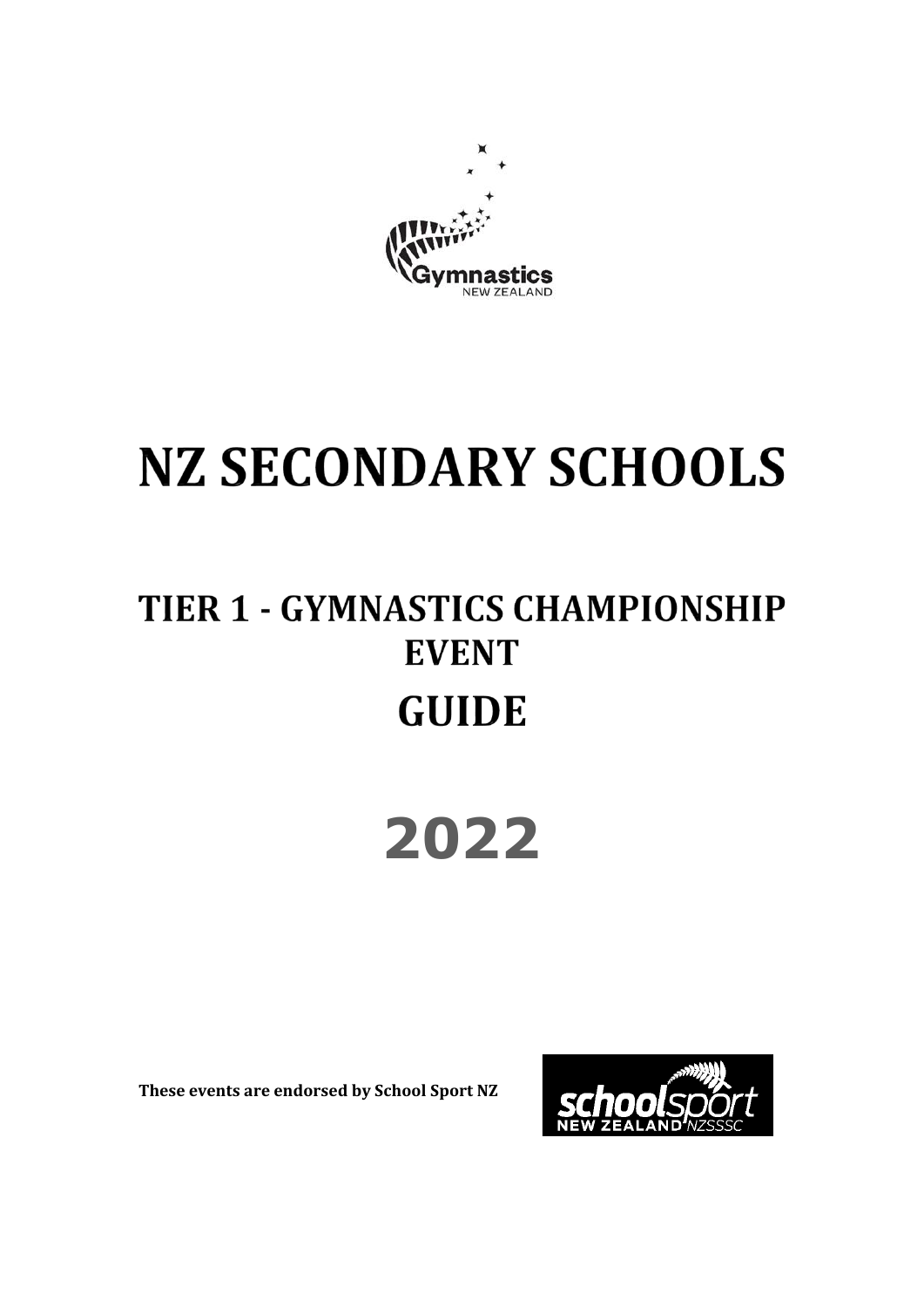#### **There is a two-tiered structure for New Zealand Secondary School Gymnastics Events**

#### **Tier 1: NZSS Gymnastic Championship Events**

Competitive gymnastics pathway athletes compete for NZSS Championships alongside selected Gymnastics NZ Endorsed Qualifying events.

- Spotlight on NZ's top gymnasts/athletes in individual performances.
- Divisions that are eligible to attend national championships.

#### **Tier 2: NZSS Gymnastic Sports Event**

Gymnastic Multi-Code Event that caters for:

- For novice school-based participants, recreational club participants, retired athletes, and competitive athletes.
- Competitive athletes may compete at the event but in a different gymnastic sport than their competitive sport.
- Includes teams and group performances.

This guide provides general information for the 2022 New Zealand Secondary School (NZSS) Tier 1: Gymnastics Championship events. These events include:

NZSS Tier 1: Aerobic Gymnastics Championships

NZSS Tier 1: Artistic Gymnastics Championships

NZSS Tier 1: Rhythmic Gymnastics Championships

NZSS Tier 1: Trampoline Championships

NZSS Tier 1: Tumbling Championships

The Tier 1: Championships are:

- held alongside Gymnastics NZ Qualifying events of the same gymnastics sport.
- for competitive gymnasts/athletes that are competing in divisions that are eligible to attend the NZ Gymnastics Championships.
- a closed event within the equivalent club division. This means gymnasts/athletes only compete once for the open (club) and closed (NZSS). Not all of those competing in each event will be Secondary School Students.
- organised and delivered by Gymnastics NZ member clubs.
- sanctioned by School Sport NZ.
- endorsed by Gymnastics NZ.

Event organisers will provide more detailed information on each event in these documents:

- Event Information Flyer
- Event entry form
- Health and Safety Assessment

These documents will be available on the School Sport NZ HERE and Gymnastics NZ websites.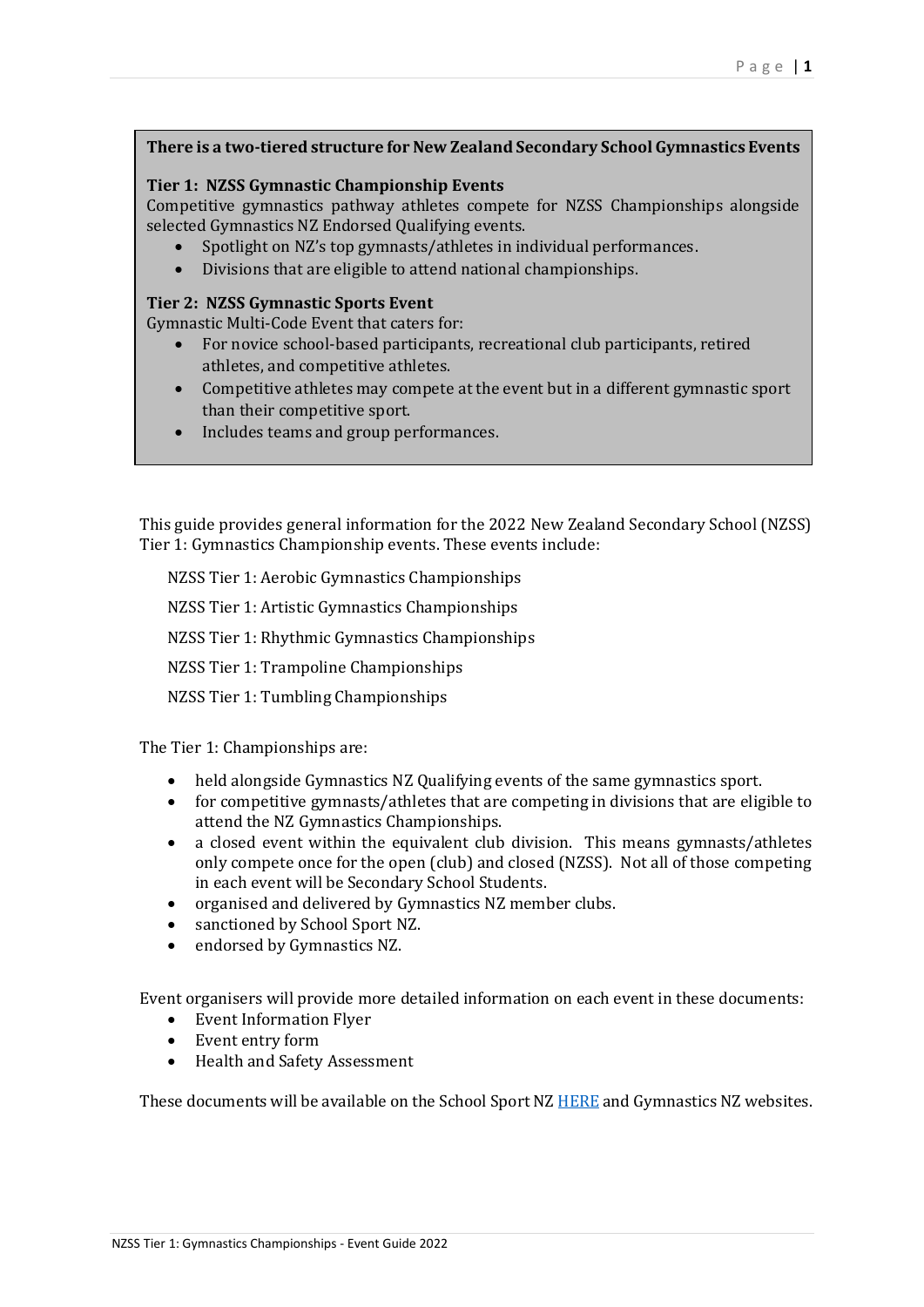#### **1. NZSS GYMNASTICS EVENT CALENDAR 2022**

The multi-Gymnastics Sport Event is included in this calendar, however the information relating to this event is found in a separate guide.

| 30 April   | <b>NZSS Tier 1: Aerobic Gymnastics</b>  | Hosted by Aspire Aerobix             |
|------------|-----------------------------------------|--------------------------------------|
|            | <b>Championships</b>                    | Unit 9, 88 Elizabeth, Knox Place, St |
|            | Location: Somerville Intermediate       | Johns, AUCKLAND:                     |
|            | School, 39 Somerville Road,             | Contact: Geena Whiteford             |
|            | Somerville,                             | aspireaerobix@gmail.com              |
|            | AUCKLAND,                               |                                      |
| 6 May      | <b>NZSS Tier 1: Tumbling</b>            | Hosted by Christchurch School of     |
|            | Championships                           | Gymnastics                           |
|            | Location: Christchurch School of        |                                      |
|            | Gymnastics                              | Contact: Will Rotte                  |
|            |                                         | Will.rotte@chchgymnastics.co.nz      |
|            |                                         |                                      |
| 9-10 April | <b>NZSS Tier 1: Trampoline and</b>      | Hosted by Icon Trampoline Club       |
|            | <b>Double-Mini Championships</b>        |                                      |
|            | Location: McCown Sports Centre, 137     | Contact: Carol Henry                 |
|            | <b>Buckland Road Mangere Auckland</b>   | Ph (09) 2560433                      |
|            |                                         | Icontrampoline@gmail.com             |
|            |                                         |                                      |
|            |                                         |                                      |
| 22-23 May  | <b>NZSS Tier 1: Artistic Gymnastics</b> | Hosted by Tri Star Gymnastics Club   |
|            | Championships                           | 55 Arundel Street, Mt Roskill,       |
|            | Location: Tri Star Gymnastics Club, Mt  | AUCKLAND 1041. 09-625-4354           |
|            |                                         |                                      |
|            | Roskill, AUCKLAND                       | (office)                             |
|            |                                         |                                      |
|            |                                         | Contact: Luke Dobney                 |
|            |                                         | Luke.dobney@tristar.org.nz           |
|            |                                         |                                      |
| 28 29 May  | <b>NZSS Tier 1: Rhythmic Gymnastics</b> | Hosted by NHG/Xtreme                 |
|            | Championships                           | Silverfield, Wairau Valley           |
|            | Location: Barfoot and Thompson          | AUCKLAND 0627. 09-443-2570 (office)  |
|            | Stadium, Kohimarama, AUCKLAND           |                                      |
|            |                                         | Contact: Sarita Wood, Events         |
|            |                                         | Coordinator                          |
|            |                                         | sarita@nhgym.co.nz                   |
|            |                                         |                                      |
|            |                                         |                                      |
|            |                                         |                                      |

#### **2. DIVISIONS**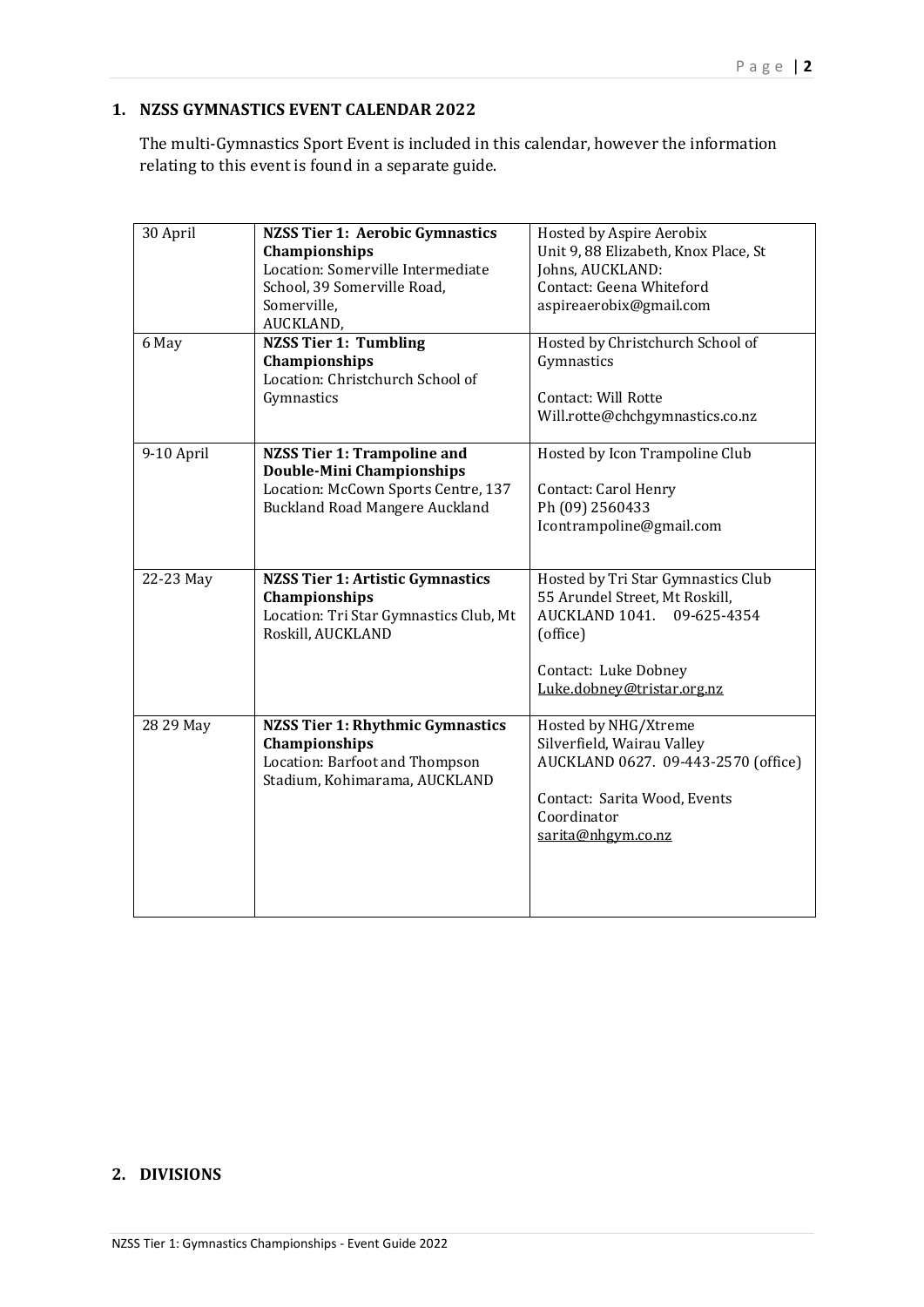Divisions offered at each event are those that are qualifiers for the NZ National Gymnastics Championships.

Only individual categories are offered except for Aerobics that offers a Pair and Trio division.

| <b>NZSS Aerobic Gymnastics Championships</b>                                                                                                                   |                                                                                                                |                                                                      |  |  |
|----------------------------------------------------------------------------------------------------------------------------------------------------------------|----------------------------------------------------------------------------------------------------------------|----------------------------------------------------------------------|--|--|
| Individual, Pair and Trio                                                                                                                                      |                                                                                                                |                                                                      |  |  |
| Aerobics                                                                                                                                                       | Open Level 3 (12-14 years)<br>Open Level 4 (15-17 years)<br>Open Level 5 (18+)                                 | Individual<br>Pair and Trio (Male,<br>Female or Mixed)               |  |  |
|                                                                                                                                                                | ADP 3 (12-14 years)<br>ADP 4 (15-17 years)<br>ADP 5 (18+)                                                      | Individual<br>Pair and Trio (Male,<br>Female or Mixed)               |  |  |
|                                                                                                                                                                | Age Group (12-14 years)<br>Junior International (15-17 years),<br>Senior International (18+ years)             | Individual<br>Mixed Pair, Trio or<br>Team (Male, Female or<br>Mixed) |  |  |
| <b>NZSS Trampoline Championships</b>                                                                                                                           |                                                                                                                |                                                                      |  |  |
|                                                                                                                                                                | Individual Women, Individual Men for each division.                                                            |                                                                      |  |  |
|                                                                                                                                                                | Please note: NZSS awards will come from the preliminary rankings.                                              |                                                                      |  |  |
| Trampoline                                                                                                                                                     | Age Division - 13-14 years<br>Age Division - 15-16 years<br>Age Division $-17 + \text{years}$                  | <b>Individual Women</b><br><b>Individual Men</b>                     |  |  |
|                                                                                                                                                                | Sub-Junior International - 13-14 years<br>Junior International - 15+ years<br>Senior International - 15+ years | <b>Individual Women</b><br><b>Individual Men</b>                     |  |  |
| Double Mini -                                                                                                                                                  | Age Division - 13-14 years<br>Age Division - 15-16 years<br>Age Division $-17 + years$                         | <b>Individual Women</b><br><b>Individual Men</b>                     |  |  |
| Trampoline                                                                                                                                                     | Sub-Junior International - 13-14 years<br>Junior International - 15+ years<br>Senior International - 15+ years | <b>Individual Women</b><br><b>Individual Men</b>                     |  |  |
| <b>NZSS Tumbling Championships</b><br>Individual Women, Individual Men for each division.<br>Please note: NZSS awards will come from the preliminary rankings. |                                                                                                                |                                                                      |  |  |
| Tumbling                                                                                                                                                       | Age Division - 13-14 years<br>Age Division - 15-16 years<br>Age Division $-17 + years$                         | <b>Individual Women</b><br><b>Individual Men</b>                     |  |  |
|                                                                                                                                                                | Sub-Junior International - 13-14 years<br>Junior International - 15+ years<br>Senior International - 15+ years | <b>Individual Women</b><br><b>Individual Men</b>                     |  |  |
| <b>NZSS Artistic Gymnastics Championships</b>                                                                                                                  |                                                                                                                |                                                                      |  |  |
| Unders and overs does not apply for NZSS WAG divisions                                                                                                         |                                                                                                                |                                                                      |  |  |
| Men's Artistic<br>Gymnastics (MAG)                                                                                                                             | Junior<br>MAG Level 4<br>MAG Level 5<br>MAG Level 6                                                            | Individual                                                           |  |  |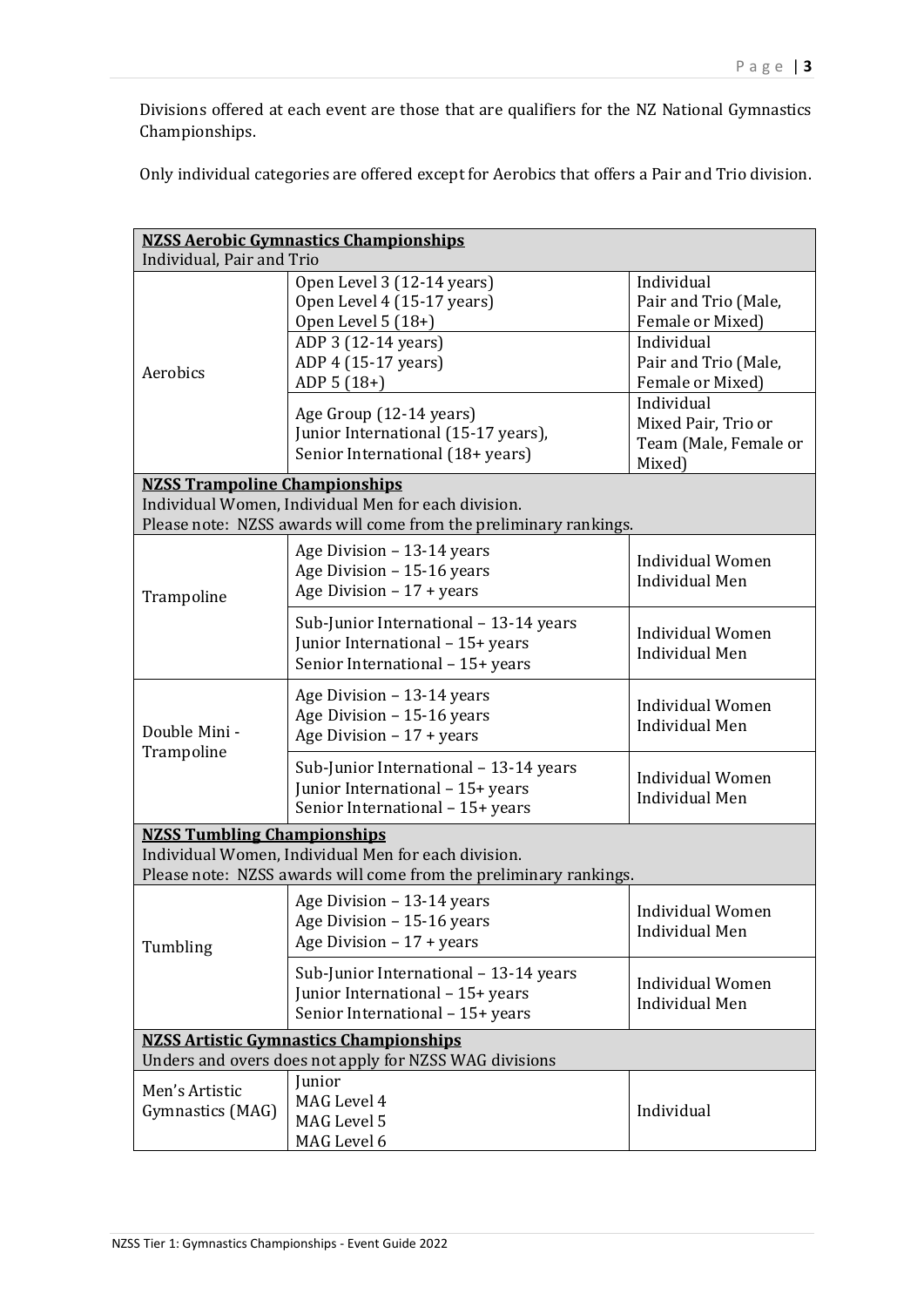|                                                | Senior<br>MAG Level 7<br>MAG Level 8<br>MAG Level 9                                                                             | Individual |  |  |
|------------------------------------------------|---------------------------------------------------------------------------------------------------------------------------------|------------|--|--|
|                                                | International<br>MAG Level 7, U16 (if offered in 2022)<br>MAG U18 (Junior International)<br>MAG Open (18+ Senior International) | Individual |  |  |
| <b>Women's Artistic</b><br>Gymnastics<br>(WAG) | Junior<br><b>WAG STEP 5</b><br>WAG STEP 6                                                                                       | Individual |  |  |
|                                                | Senior<br>WAG STEP 7<br>WAG STEP 8<br>WAG STEP 9                                                                                | Individual |  |  |
|                                                | International<br>Senior International (16+ years)                                                                               | Individual |  |  |
| <b>NZSS Rhythmic Gymnastics Championships</b>  |                                                                                                                                 |            |  |  |
| Rhythmic                                       | Junior<br>RG Level 5<br>RG Level 6<br>RG Level 7                                                                                | Individual |  |  |
|                                                | Senior<br>RG Level 8<br>RG Level 9<br>RG Level 10                                                                               | Individual |  |  |
|                                                | International<br>Junior International (13-15 years)<br>Senior International (16+ years)                                         | Individual |  |  |

#### **3. TECHNICAL REQUIREMENTS**

Competing gymnasts/athletes must meet the requirements of the division and gymnastic sport that they are competing in as outlined in the relevant Technical Handbooks.

Clarifications:

• Competing gymnasts/athletes are not required to wear a school uniform or colours when competing. The attire requirements of the Gymnastics NZ endorsed events they are competing in must be adhered to.

#### **4. ELIGIBILITY**

**Secondary School Students** 

Eligible students must be:

- Enrolled full time at school of representation.
- In year 9 or above. Secondary School Gymnastics events are not open to year 7 and 8 students who attend a full high school.
- Under 19 years on 1 January in the year of competition.

Home School Students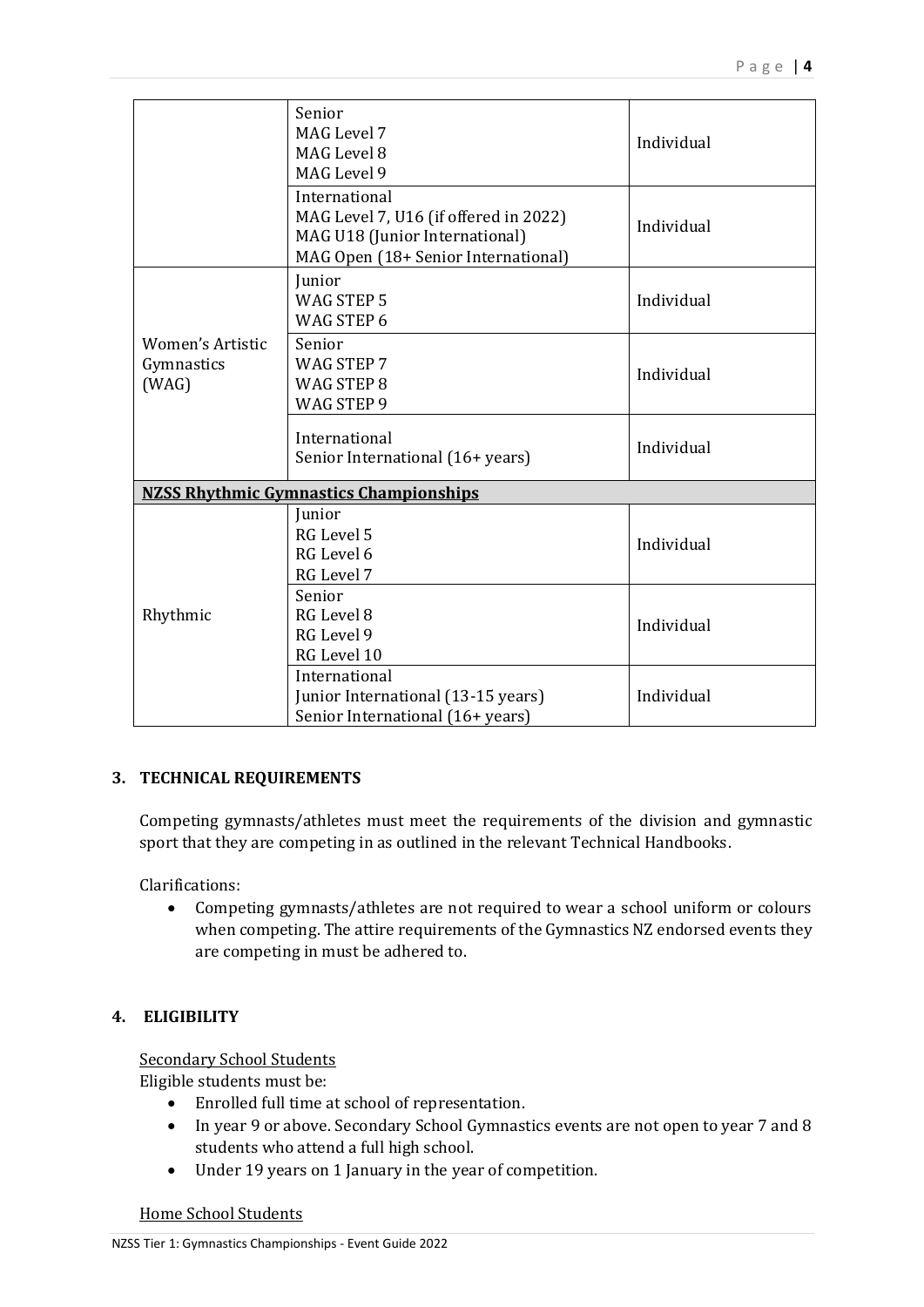It is at the discretion of the event organiser (host club) to allow home school students to participate in a championship event. School Sport NZ rules regarding home school students are as follows:

- Home-schooled students that provide current evidence of MoE approval for home schooling may participate in a School Sport NZ sanctioned event.
- Home-schooled students are not eligible for medal placings however organisers may recognise a merit performance with a separate award/s.
- The parent of the home-schooled student must sign off a document with the event organiser accepting full responsibility for their student including the event health and safety plans.

Please see the School Sports NZ website/Event Manual HERE for further information on eligibility including school transfer students and transgender students.

#### **5. ENTRIES**

 The entry process for each event may be different depending on the sport and the entry systems they use. In general:

- The entry for each NZSS Tier 1 event will be included on the entry form for the Gymnastics NZ Endorsed Event(qualifier) running at the same time as the NZSS event.
- Entries are to be received from Gymnastics NZ member clubs.

#### **6. CONSENT**

Entries to the NZSS competitions must have approval from the school principal of the school for which the students' entering attends.

The process for each event will be outlined in the Information Flyer for each event provided by the club

The criteria that schools apply to provide consent to enter includes:

- A satisfactory attendance and behaviour record at the school.
- Authentication of eligibility including a student's birth date. Organising committees may require validation by birth certificate or passport.

The final decision for entry will be at the principal's discretion.

#### **7. MEDIA & BROADCASTING**

Gymnastics NZ and the event organisers reserve the right to record or photograph the NZSS events and participants for general resource or promotional use on social media or other platforms.

Gymnastics NZ has adopted the Charter on the Broadcast and Sponsorship of Secondary School Sport. In accordance with the Charter, only students aged 15 years and older will be broadcast. The Charter is available on the NZSC website.

It is the responsibility of the entering students' school to acquire appropriate parental/guardian consent for such broadcasts in accordance with school policies. **The**